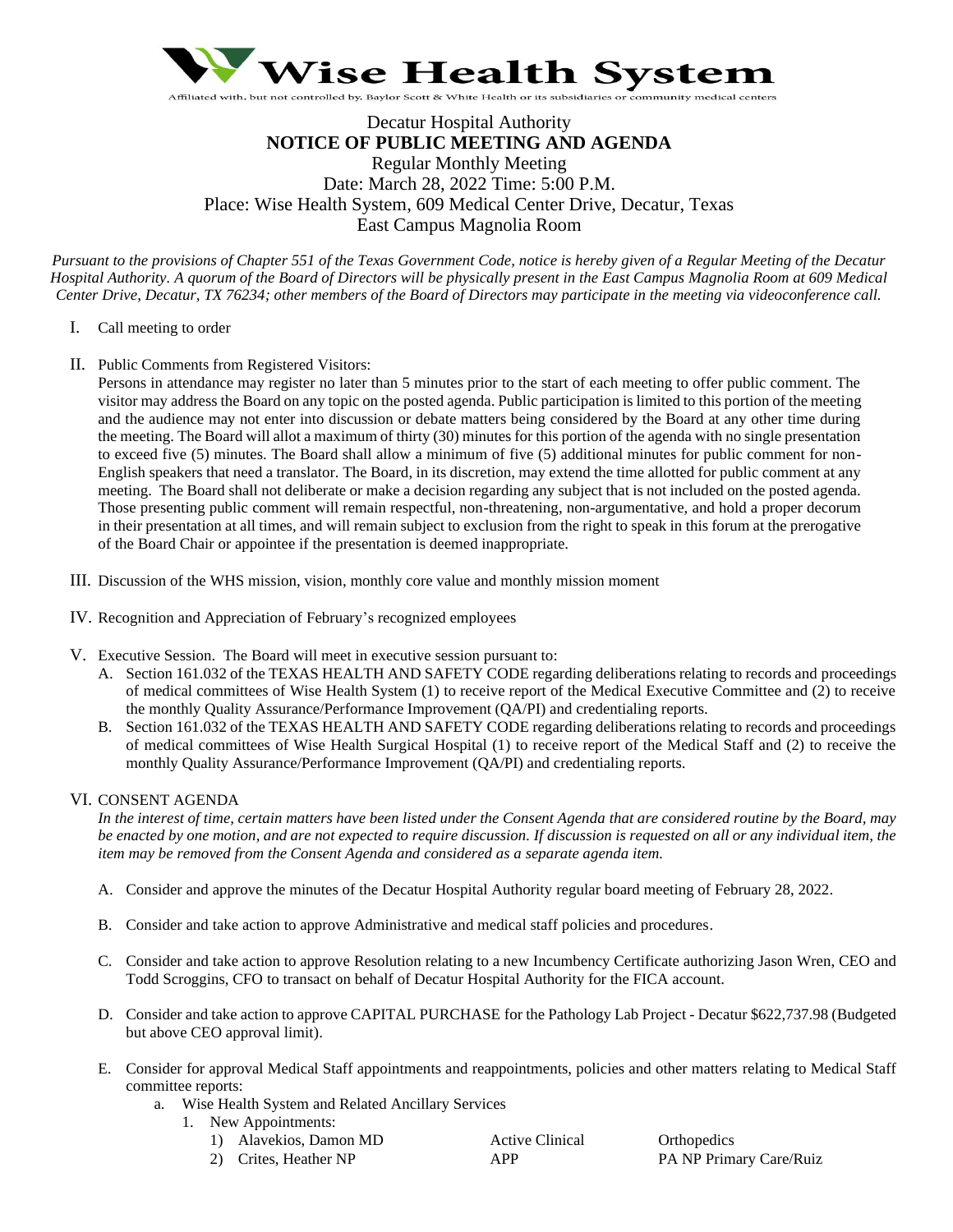|    | 2.                                                                                      | Reappointments:                      |                        |                                                |  |  |  |  |
|----|-----------------------------------------------------------------------------------------|--------------------------------------|------------------------|------------------------------------------------|--|--|--|--|
|    |                                                                                         | Ash, Steven P., MD<br>1)             | Consulting             | Urology                                        |  |  |  |  |
|    |                                                                                         | Ashcroft, Jason H., DMD<br>2)        | <b>Active Clinical</b> | Dentistry                                      |  |  |  |  |
|    |                                                                                         | 3)<br>Attaran Rezaei, Babak, MD      | Consulting             | Neurology                                      |  |  |  |  |
|    |                                                                                         | Chanin, Matthew P., MD<br>4)         | Consulting             | Radiology (MSD)                                |  |  |  |  |
|    |                                                                                         | Chicoskie, Christopher J., MD<br>5)  | Consulting             | Radiology                                      |  |  |  |  |
|    |                                                                                         | Clark, Jeremy D., DO<br>6)           | Consulting             | Radiology                                      |  |  |  |  |
|    |                                                                                         | Cox, Tiffany M., CRNA<br>7)          | APP                    | Nurse Anesthetist                              |  |  |  |  |
|    |                                                                                         | Donley, Claressa B., NP<br>8)        | APP                    | PA NP Primary Care/Maddukuri                   |  |  |  |  |
|    |                                                                                         | Finkelstein, Jason S., MD<br>9)      | <b>Active Clinical</b> | Cardiology                                     |  |  |  |  |
|    |                                                                                         | 10) Gates, Cameron H., Jr., DO       | Consulting             | Radiology                                      |  |  |  |  |
|    |                                                                                         | 11) Guinn, Todd B., MD               | Consulting             | Radiology                                      |  |  |  |  |
|    |                                                                                         | 12) Herrera, Mark E., MD             | Consulting             | Radiology                                      |  |  |  |  |
|    |                                                                                         | 13) Jain, Vikas C., MD               | Consulting             | Cardiology                                     |  |  |  |  |
|    |                                                                                         | 14) Kasarla, Madhukar Reddy, MD      | <b>Active Clinical</b> | Hospitalist                                    |  |  |  |  |
|    |                                                                                         | 15) Lancaster, Aimee CRNA            | <b>APP</b>             | Nurse Anesthetist                              |  |  |  |  |
|    |                                                                                         | 16) Lewis, Douglas T., MD            | <b>Active Clinical</b> | <b>Emergency Medicine</b>                      |  |  |  |  |
|    |                                                                                         | 17) Lu, Lucy MD                      | Consulting             | Radiology                                      |  |  |  |  |
|    |                                                                                         | 18) Menefee, Kelley K., PA-C         | APP                    | PA NP Surgery/Dolce                            |  |  |  |  |
|    |                                                                                         | 19) Pachnanda, Alexander A., MD      | Consulting             | Radiology                                      |  |  |  |  |
|    |                                                                                         | 20) Shah, Soham V., MD               | Consulting             | Radiology                                      |  |  |  |  |
|    |                                                                                         | 21) Son, Dennis H., MD               | Consulting             | Radiology                                      |  |  |  |  |
|    |                                                                                         | 22) Subramanian, Obulakshmipriya, MD | Consulting             | <b>Infectious Disease</b>                      |  |  |  |  |
|    |                                                                                         | 23) Varma, Tanya, MD                 | Consulting             | Pathology                                      |  |  |  |  |
|    |                                                                                         | 24) Ward, Lyn D., MD                 | Consulting             | Orthopedics                                    |  |  |  |  |
|    | 3.                                                                                      | Locum 30 Day Reviews:                |                        |                                                |  |  |  |  |
|    |                                                                                         | 1) Kumar, Yuvaraj MD                 | Locum                  | Cardiology                                     |  |  |  |  |
|    | 4.                                                                                      | Sponsoring Physician Change for APP: |                        |                                                |  |  |  |  |
|    |                                                                                         | 1) Chandler, Troy PA-C               | APP                    | Add George K. Gill, MD as Sponsoring Physician |  |  |  |  |
|    |                                                                                         |                                      |                        |                                                |  |  |  |  |
| b. | Wise Health Surgical Hospital and Related Ancillary Services<br>New Appointments:<br>1. |                                      |                        |                                                |  |  |  |  |
|    |                                                                                         | Alavekios, Damon MD<br>1)            | <b>Active Clinical</b> | Orthopedics                                    |  |  |  |  |
|    |                                                                                         | Crabb, Benjamin MD<br>2)             | <b>Active Clinical</b> | Hyperbaric Medicine                            |  |  |  |  |
|    |                                                                                         | Parisi, Hannah PA-C<br>3)            | APP                    | PA NP Surgery /Valente                         |  |  |  |  |
|    |                                                                                         | Smith, Blake MD<br>4)                | <b>Active Clinical</b> | <b>Emergency Medicine (Argyle</b>              |  |  |  |  |
|    |                                                                                         |                                      |                        |                                                |  |  |  |  |
|    | 2.                                                                                      | Reappointments:                      |                        |                                                |  |  |  |  |
|    |                                                                                         | Anderson, Jared L., NP<br>1)         | APP                    | PA NP Surgery/Aryan                            |  |  |  |  |
|    |                                                                                         | Chicoskie, Christopher J., MD<br>2)  | Consulting             | Radiology                                      |  |  |  |  |
|    |                                                                                         | 3)<br>Clark, Jeremy D., DO           | Consulting             | Radiology                                      |  |  |  |  |
|    |                                                                                         | Cox, Tiffany M., CRNA<br>4)          | <b>APP</b>             | Nurse Anesthetist                              |  |  |  |  |
|    |                                                                                         | Finkelstein, Jason S., MD<br>5)      | <b>Active Clinical</b> | Cardiology                                     |  |  |  |  |
|    |                                                                                         | Fussner, Steven L., MD<br>6)         | Consulting             | Intraoperative Neurophysiological Monitoring   |  |  |  |  |
|    |                                                                                         | 7)<br>Gates, Cameron H., Jr., DO     | Consulting             | Radiology                                      |  |  |  |  |
|    |                                                                                         | 8)<br>Guinn, Todd B., MD             | Consulting             | Radiology                                      |  |  |  |  |
|    |                                                                                         | 9)<br>Herrera, Mark E., MD           | Consulting             | Radiology                                      |  |  |  |  |
|    |                                                                                         | 10) Jain, Vikas C., MD               | <b>Active Clinical</b> | Cardiology                                     |  |  |  |  |
|    |                                                                                         | 11) Kasarla, Madhukar Reddy, MD      | <b>Active Clinical</b> | Hospitalist                                    |  |  |  |  |
|    |                                                                                         | 12) Lancaster, Aimee E., CRNA        | APP                    | Nurse Anesthetist                              |  |  |  |  |
|    |                                                                                         | 13) Lu, Lucy X., MD                  | Consulting             | Radiology                                      |  |  |  |  |
|    |                                                                                         | 14) Marlett, Amber L., PA-C          | APP                    | PA NP Surgery/Ward                             |  |  |  |  |
|    |                                                                                         | 15) Menefee, Kelley K., PA-C         | <b>APP</b>             | PA NP Surgery/Dolce                            |  |  |  |  |
|    |                                                                                         | 16) Pachnanda, Alexander A., MD      | Consulting             | Radiology                                      |  |  |  |  |
|    |                                                                                         | 17) Shah, Soham V., MD               | Consulting             | Radiology                                      |  |  |  |  |
|    |                                                                                         | 18) Sloan, Lauren M., PA-C           | <b>APP</b>             | PA NP Surgery/Iagulli                          |  |  |  |  |
|    |                                                                                         | 19) Son, Dennis H., MD               | Consulting             | Radiology                                      |  |  |  |  |